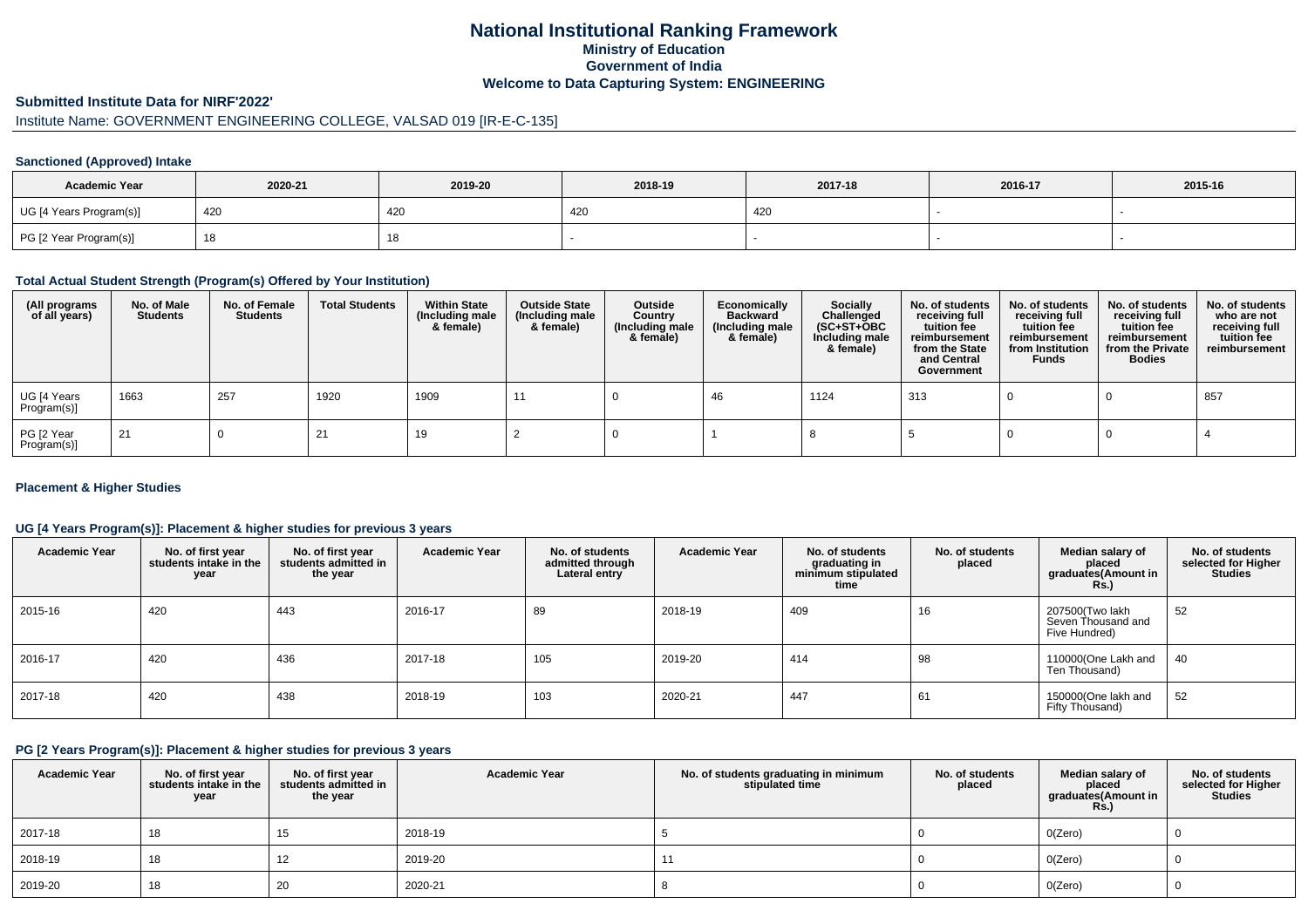#### **Ph.D Student Details**

| Ph.D (Student pursuing doctoral program till 2020-21 Students admitted in the academic year 2020-21 should not be entered here.) |         |                                                            |         |  |  |  |  |
|----------------------------------------------------------------------------------------------------------------------------------|---------|------------------------------------------------------------|---------|--|--|--|--|
| <b>Total Students</b>                                                                                                            |         |                                                            |         |  |  |  |  |
| Full Time                                                                                                                        |         |                                                            |         |  |  |  |  |
| Part Time                                                                                                                        |         |                                                            |         |  |  |  |  |
|                                                                                                                                  |         | No. of Ph.D students graduated (including Integrated Ph.D) |         |  |  |  |  |
|                                                                                                                                  | 2020-21 | 2019-20                                                    | 2018-19 |  |  |  |  |
| Full Time                                                                                                                        |         |                                                            |         |  |  |  |  |
| Part Time                                                                                                                        |         |                                                            |         |  |  |  |  |

### **Financial Resources: Utilised Amount for the Capital expenditure for previous 3 years**

| <b>Academic Year</b>                                                                                                                                                                   | 2020-21                                                                 | 2019-20                                                                              | 2018-19                                                             |  |  |  |  |
|----------------------------------------------------------------------------------------------------------------------------------------------------------------------------------------|-------------------------------------------------------------------------|--------------------------------------------------------------------------------------|---------------------------------------------------------------------|--|--|--|--|
|                                                                                                                                                                                        | <b>Utilised Amount</b>                                                  | <b>Utilised Amount</b>                                                               | <b>Utilised Amount</b>                                              |  |  |  |  |
| Annual Capital Expenditure on Academic Activities and Resources (excluding expenditure on buildings)                                                                                   |                                                                         |                                                                                      |                                                                     |  |  |  |  |
| Library (Books, Journals and e-Resources only)                                                                                                                                         | 0 (Zero)                                                                | 935344 (Nine Lakh Thirty Five Thousand Three Hundred Forty<br>Four'                  | 245734 (Two Lakh Forty Five Thousand Seven Hundred Thirty<br>Four)  |  |  |  |  |
| New Equipment and software for Laboratories                                                                                                                                            | 2419094 (Twenty Four lakh Nineteen Thousand Ninety Four)                | 2602029 (Twenty Six Lakh Two Thousand Twenty Nine)                                   | 1215086 (Twelve Lakh Fifteen Thousand Eighty Six)                   |  |  |  |  |
| <b>Engineering Workshops</b>                                                                                                                                                           | 0 (Zero)                                                                | 675662 (Six Lakh Seventy Five Thousand Six Hundred Sixty<br>Two)                     | 214251 (Two Lakh Fourteen Thousand Two Hundred Fifty One            |  |  |  |  |
| Other expenditure on creation of Capital Assets (For setting up classrooms, seminar hall, conference hall, library, Lab, Engg<br>workshops excluding expenditure on Land and Building) | 1943285 (Nineteen Lakh Forty Three Thousand Two Hundred<br>Eighty Five) | 11671383 (One Crore Sixteen Lakh Seventy One Thousand<br>Three Hundred Eighty Three) | 147395 (One Lakh Forty Seven Thousand Three Hundred<br>Ninety Five) |  |  |  |  |

## **Financial Resources: Utilised Amount for the Operational expenditure for previous 3 years**

| <b>Academic Year</b>                                                                                                                                                                            | 2020-21                                                                       | 2019-20                                                                          | 2018-19                                                                             |  |  |  |  |
|-------------------------------------------------------------------------------------------------------------------------------------------------------------------------------------------------|-------------------------------------------------------------------------------|----------------------------------------------------------------------------------|-------------------------------------------------------------------------------------|--|--|--|--|
|                                                                                                                                                                                                 | <b>Utilised Amount</b>                                                        | <b>Utilised Amount</b>                                                           | <b>Utilised Amount</b>                                                              |  |  |  |  |
| <b>Annual Operational Expenditure</b>                                                                                                                                                           |                                                                               |                                                                                  |                                                                                     |  |  |  |  |
| Salaries (Teaching and Non Teaching staff)                                                                                                                                                      | 70447320 (Seven Crore Four Lakh Forty Seven Thousand<br>Three Hundred Twenty) | 67504223 (Six Crore Seventy Five Lakh Four Thousand Two<br>Hundred Twenty Three) | 64358709 (Six Crore Forty Three Lakh Fifty Eight Thousand<br>Seven Hundred Nine)    |  |  |  |  |
| Maintenance of Academic Infrastructure or consumables and<br>other running expenditures (excluding maintenance of hostels<br>and allied services, rent of the building, depreciation cost, etc) | 9789005 (Ninety Seven Lakh Eighty Nine Thousand Five)                         | 11759106 (One Crore Seventeen Lakh Fifty Nine Thousand<br>One Hundred Six )      | 10375228 (One Crore Three Lakh Seventy Five Thousand Two  <br>Hundred Twenty Eight) |  |  |  |  |
| Seminars/Conferences/Workshops                                                                                                                                                                  | 254407 (Two Lakh Fifty Four Thousand Four Hundred Seven)                      | 322974 (Three Lakh Twenty Two Thousand Nine Hundred<br>Seventy Four)             | 381832 (Three Lakh Eighty One Thousand Eight Hundred<br>Thirty Two)                 |  |  |  |  |

**IPR**

| Calendar year            | 2020 | 2019 | 2018 |
|--------------------------|------|------|------|
| No. of Patents Published |      |      |      |
| No. of Patents Granted   |      |      |      |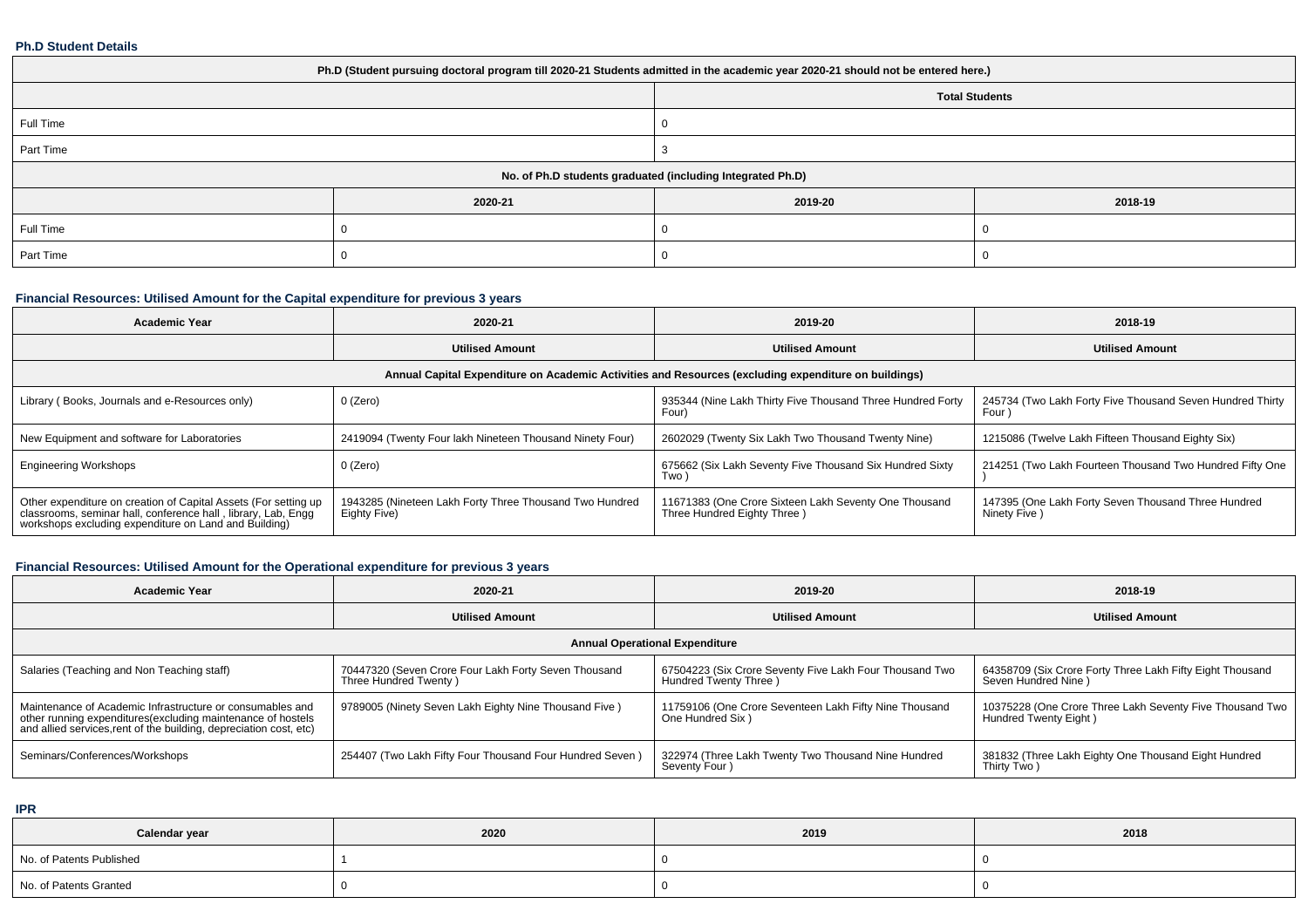### **Sponsored Research Details**

| <b>Financial Year</b>                    | 2020-21 | 2019-20 | 2018-19 |  |
|------------------------------------------|---------|---------|---------|--|
| Total no. of Sponsored Projects          |         |         |         |  |
| Total no. of Funding Agencies            |         |         |         |  |
| Total Amount Received (Amount in Rupees) |         |         |         |  |
| Amount Received in Words                 | Zero    | Zero    | Zero    |  |

### **Consultancy Project Details**

| <b>Financial Year</b>                    | 2020-21 | 2019-20                                    | 2018-19                                              |
|------------------------------------------|---------|--------------------------------------------|------------------------------------------------------|
| Total no. of Consultancy Projects        |         |                                            |                                                      |
| Total no. of Client Organizations        |         |                                            |                                                      |
| Total Amount Received (Amount in Rupees) |         | 254800                                     | 132194                                               |
| Amount Received in Words                 | Zero    | Two Lakh Fifty Four Thousand Eight Hundred | One Lakh Thirty Two Thousand One Hundred Ninety Four |

### **PCS Facilities: Facilities of physically challenged students**

| 1. Do your institution buildings have Lifts/Ramps?                                                                                                         | Yes, more than 80% of the buildings |
|------------------------------------------------------------------------------------------------------------------------------------------------------------|-------------------------------------|
| 2. Do your institution have provision for walking aids, including wheelchairs and transportation from one building to another for<br>handicapped students? | No                                  |
| 3. Do your institution buildings have specially designed toilets for handicapped students?                                                                 | Yes, more than 80% of the buildings |

### **Faculty Details**

| Srno           | Name                          | Age | Designation                | Gender | Qualification | <b>Experience (In</b><br>Months) | <b>Currently working</b><br>with institution? | <b>Joining Date</b> | <b>Leaving Date</b> | <b>Association type</b> |
|----------------|-------------------------------|-----|----------------------------|--------|---------------|----------------------------------|-----------------------------------------------|---------------------|---------------------|-------------------------|
|                | Prof Narendra M<br>Patel      | 53  | Professor                  | Male   | Ph.D          | 360                              | Yes                                           | 27-08-2020          | $\sim$              | Regular                 |
| $\overline{2}$ | Prof Beena K Sheth            | 45  | Associate Professor        | Female | Ph.D          | 270                              | Yes                                           | 16-03-2019          | --                  | Regular                 |
| 3              | Prof Jalpa A Shah             | 35  | <b>Assistant Professor</b> | Female | M.E.          | 140                              | Yes                                           | 20-08-2020          | $\sim$              | Regular                 |
|                | Prof Rahul V<br>Parajapati    | 35  | <b>Assistant Professor</b> | Male   | M.Tech        | 152                              | Yes                                           | 22-11-2010          | $\sim$              | Regular                 |
| 5              | Prof Bhavi M<br>Pandya        | 34  | <b>Assistant Professor</b> | Male   | M.E.          | 72                               | Yes                                           | 21-07-2017          | $\sim$              | Regular                 |
| 6              | Prof Jignesh R Joshi          | 32  | <b>Assistant Professor</b> | Male   | M.Tech        | 102                              | Yes                                           | 14-08-2017          | $\sim$              | Regular                 |
|                | Prof Akshaysinh R<br>Magodara | 31  | <b>Assistant Professor</b> | Male   | M.Tech        | 90                               | Yes                                           | 01-11-2017          | $\sim$              | Regular                 |
| 8              | Prof Hemant M<br>Jariwala     | 37  | <b>Assistant Professor</b> | Male   | M.E.          | 153                              | Yes                                           | 14-08-2017          | --                  | Regular                 |
| 9              | Prof Chirag A<br>Tamboli      | 36  | <b>Assistant Professor</b> | Male   | M.E.          | 141                              | Yes                                           | 01-08-2017          | $\sim$              | Regular                 |
| 10             | Prof Ashishkumar D<br>Modi    | 33  | <b>Assistant Professor</b> | Male   | M.Tech        | 108                              | Yes                                           | 24-07-2017          | $\sim$              | Regular                 |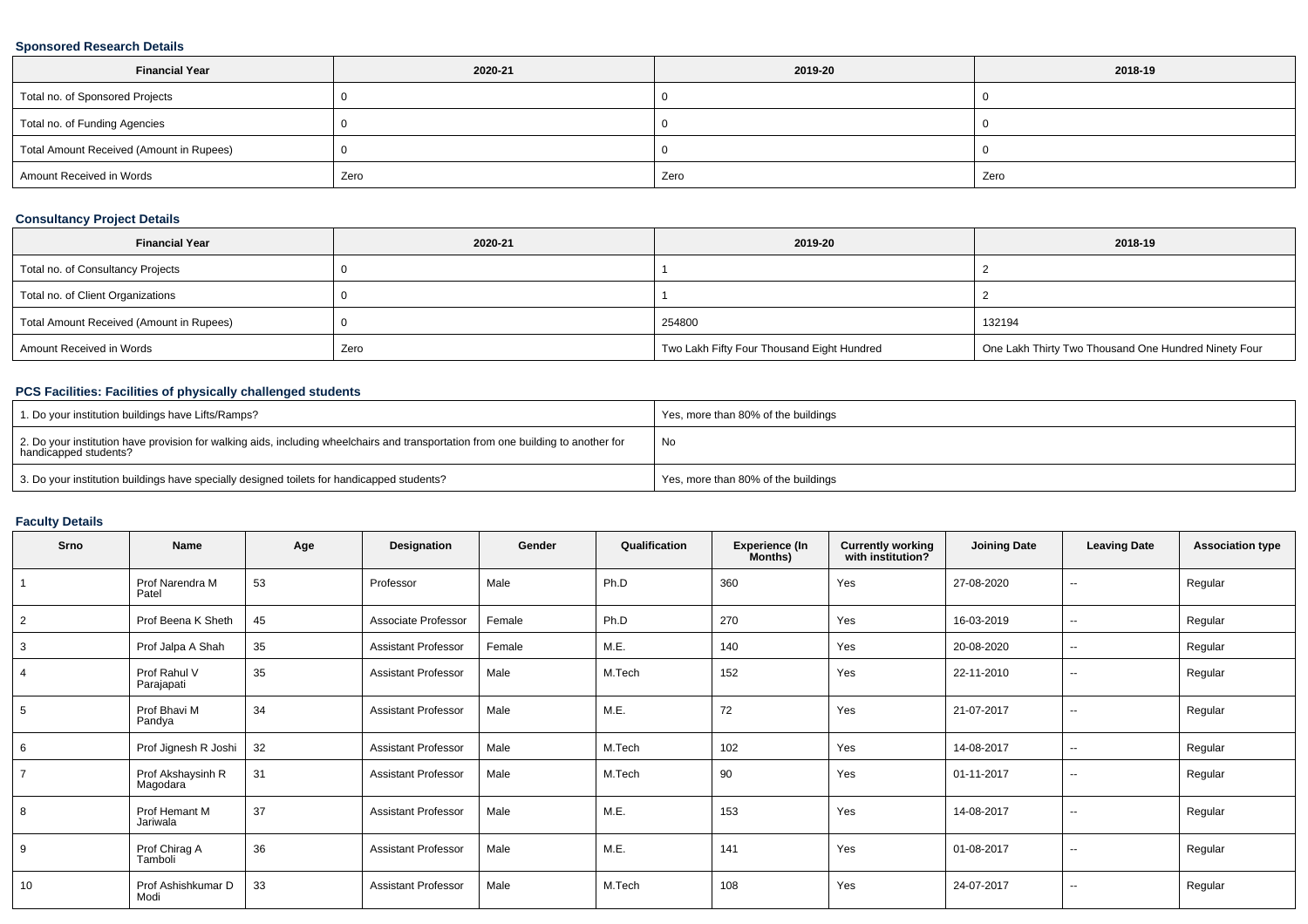| 11 | Prof Rohit M<br>Kudtakar        | 30     | <b>Assistant Professor</b> | Male   | M.Tech | 72  | Yes | 30-06-2018 | $\overline{\phantom{a}}$ | Regular             |
|----|---------------------------------|--------|----------------------------|--------|--------|-----|-----|------------|--------------------------|---------------------|
| 12 | Prof Sanjay Kumar<br>Srivastava | 42     | <b>Assistant Professor</b> | Male   | Ph.D   | 156 | Yes | 30-06-2018 | $\overline{\phantom{a}}$ | Regular             |
| 13 | Prof Bhumika A<br>Domadia       | 32     | <b>Assistant Professor</b> | Female | M.E.   | 101 | Yes | 22-08-2019 | $\overline{\phantom{a}}$ | Regular             |
| 14 | Prof Darshana D<br>Dhimmar      | 30     | <b>Assistant Professor</b> | Female | M.E.   | 72  | Yes | 30-01-2020 | $\overline{\phantom{a}}$ | Regular             |
| 15 | Prof Anjali H<br>Prajapati      | 38     | <b>Assistant Professor</b> | Female | M.E.   | 120 | Yes | 27-06-2011 | $\overline{\phantom{a}}$ | Adhoc / Contractual |
| 16 | Prof Ankitkumar V<br>Patel      | 31     | <b>Assistant Professor</b> | Male   | M.E.   | 96  | Yes | 22-10-2013 | $\overline{\phantom{a}}$ | Adhoc / Contractual |
| 17 | Prof Pooja D Patel              | 28     | <b>Assistant Professor</b> | Female | M.E.   | 60  | No  | 29-10-2016 | 06-08-2021               | Adhoc / Contractual |
| 18 | Prof B M Vadher                 | 62     | Professor                  | Male   | M.E.   | 372 | No  | 06-10-2020 | 30-06-2021               | Regular             |
| 19 | Prof Devendra J<br>Patel        | 36     | <b>Assistant Professor</b> | Male   | M.E.   | 120 | Yes | 19-05-2011 |                          | Regular             |
| 20 | Prof Viral D Patel              | 36     | <b>Assistant Professor</b> | Male   | M.Tech | 72  | Yes | 04-12-2018 | $\overline{\phantom{a}}$ | Regular             |
| 21 | Prof Priyanka S<br>Patel        | 33     | <b>Assistant Professor</b> | Female | M.E.   | 120 | Yes | 07-07-2016 | --                       | Regular             |
| 22 | Prof Dhaval T Barot             | 35     | <b>Assistant Professor</b> | Male   | M.Tech | 84  | Yes | 21-04-2017 | $\overline{\phantom{a}}$ | Regular             |
| 23 | Prof Himansu K<br>Rana          | 45     | <b>Assistant Professor</b> | Male   | M.E.   | 48  | No  | 12-07-2017 | 03-03-2020               | Regular             |
| 24 | Prof Neha M Patel               | 33     | <b>Assistant Professor</b> | Female | M.Tech | 120 | Yes | 04-07-2017 | ц.                       | Regular             |
| 25 | Prof Keval M Tandel             | 31     | <b>Assistant Professor</b> | Male   | M.Tech | 93  | Yes | 21-10-2013 | $\overline{\phantom{a}}$ | Adhoc / Contractual |
| 26 | Prof Divyesh J Patel            | 35     | <b>Assistant Professor</b> | Male   | M.E.   | 83  | Yes | 21-10-2014 | $\overline{\phantom{a}}$ | Adhoc / Contractual |
| 27 | Prof Soham H Mistry             | 31     | <b>Assistant Professor</b> | Male   | M.E.   | 93  | Yes | 23-10-2013 | $\overline{\phantom{a}}$ | Adhoc / Contractual |
| 28 | Prof Abhishek H<br>Rana         | 29     | <b>Assistant Professor</b> | Male   | M.E.   | 55  | Yes | 15-12-2016 | --                       | Adhoc / Contractual |
| 29 | Prof Kashyap L<br>Mokariya      | 44     | <b>Assistant Professor</b> | Male   | Ph.D   | 234 | Yes | 05-12-2018 | $\overline{\phantom{a}}$ | Regular             |
| 30 | Prof Harshal S Wani             | 33     | <b>Assistant Professor</b> | Male   | M.Tech | 142 | Yes | 04-09-2019 | $\overline{\phantom{a}}$ | Regular             |
| 31 | Prof Dipendrasinh C<br>Parmar   | 31     | <b>Assistant Professor</b> | Male   | M.Tech | 93  | Yes | 23-08-2016 |                          | Regular             |
| 32 | Prof Devendra N<br>Tandel       | $37\,$ | Assistant Professor        | Male   | M.Tech | 150 | Yes | 01-09-2016 |                          | Regular             |
| 33 | Prof Nitin I Patel              | 37     | <b>Assistant Professor</b> | Male   | M.Tech | 102 | Yes | 01-09-2016 | ÷,                       | Regular             |
| 34 | Prof John D Patel               | 36     | <b>Assistant Professor</b> | Male   | M.Tech | 132 | Yes | 31-01-2017 | Щ,                       | Regular             |
| 35 | Prof Chand D<br>Thakor          | 31     | <b>Assistant Professor</b> | Female | M.Tech | 74  | Yes | 05-05-2018 | Ц.                       | Regular             |
| 36 | Prof Archana N<br>Parmar        | 33     | <b>Assistant Professor</b> | Female | M.Tech | 120 | Yes | 16-01-2016 | н.                       | Regular             |
| 37 | Prof Khyati K Modi              | 36     | Assistant Professor        | Female | M.E.   | 156 | Yes | 03-10-2011 | $\overline{\phantom{a}}$ | Regular             |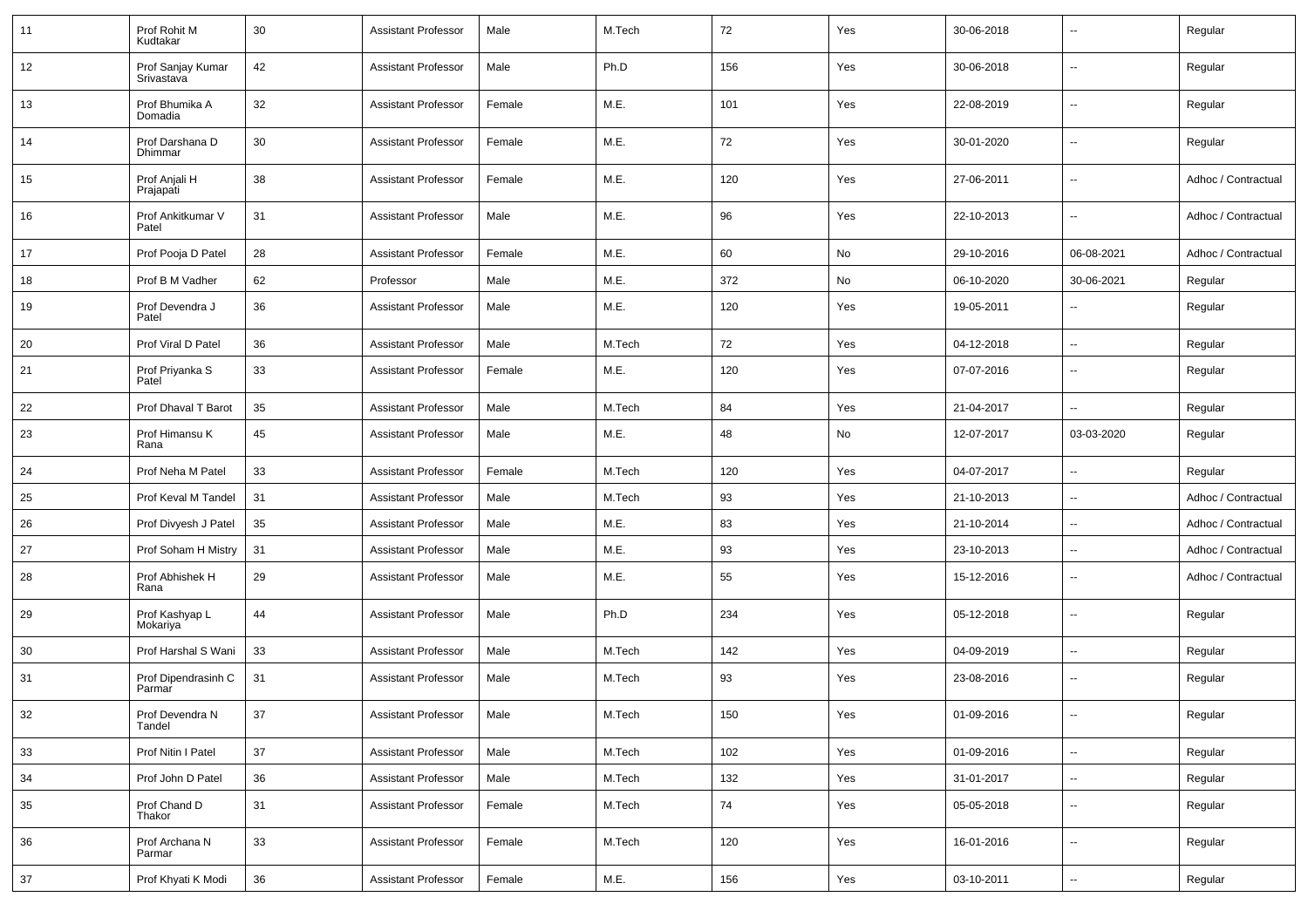| 38 | Prof Monali N<br>Chaudhary | 34 | <b>Assistant Professor</b> | Female | M.E.   | 113 | Yes | 16-01-2016 | $\overline{\phantom{a}}$ | Regular             |
|----|----------------------------|----|----------------------------|--------|--------|-----|-----|------------|--------------------------|---------------------|
| 39 | Prof Monali H Patel        | 30 | <b>Assistant Professor</b> | Female | M.E.   | 96  | Yes | 21-07-2017 | $\sim$                   | Regular             |
| 40 | Prof Meera K<br>Kunvarani  | 30 | <b>Assistant Professor</b> | Female | M.E.   | 48  | Yes | 11-07-2017 | $\overline{\phantom{a}}$ | Regular             |
| 41 | Prof Sanat V<br>Damaniya   | 43 | Associate Professor        | Male   | M.Tech | 252 | Yes | 14-12-2004 | $\overline{\phantom{a}}$ | Regular             |
| 42 | Prof Hemish A<br>Vaidya    | 44 | <b>Assistant Professor</b> | Male   | M.E.   | 228 | Yes | 12-05-2019 | $\overline{\phantom{a}}$ | Regular             |
| 43 | Prof H N Lakdawala         | 42 | <b>Assistant Professor</b> | Male   | M.E.   | 96  | Yes | 04-08-2010 | $\overline{\phantom{a}}$ | Regular             |
| 44 | Prof Alpesh R Patel        | 40 | <b>Assistant Professor</b> | Male   | M.E.   | 144 | Yes | 12-10-2013 |                          | Regular             |
| 45 | Prof Nitin H<br>Prajapati  | 33 | <b>Assistant Professor</b> | Male   | M.Tech | 108 | No  | 09-05-2011 | 23-11-2020               | Regular             |
| 46 | Prof Keyur D Tandel        | 39 | <b>Assistant Professor</b> | Male   | M.E.   | 150 | No  | 05-06-2011 | 23-11-2020               | Regular             |
| 47 | Prof Bhavesh K<br>Patel    | 37 | <b>Assistant Professor</b> | Male   | M.E.   | 108 | Yes | 08-03-2019 |                          | Regular             |
| 48 | Prof Nitin S Patel         | 38 | <b>Assistant Professor</b> | Male   | M.E.   | 144 | Yes | 07-01-2015 | $\mathbf{u}$             | Regular             |
| 49 | Prof Sandip T Patel        | 38 | <b>Assistant Professor</b> | Male   | M.Tech | 204 | Yes | 23-03-2012 | $\overline{a}$           | Regular             |
| 50 | Prof Sirish K Patel        | 40 | <b>Assistant Professor</b> | Male   | M.E.   | 156 | Yes | 30-06-2015 | $\sim$                   | Regular             |
| 51 | Prof R J Varotaria         | 36 | <b>Assistant Professor</b> | Female | M.E.   | 120 | Yes | 26-11-2020 | --                       | Regular             |
| 52 | Prof Dhaval N Patel        | 35 | <b>Assistant Professor</b> | Male   | M.Tech | 126 | Yes | 01-01-2016 | $\sim$                   | Regular             |
| 53 | Prof Hemant N patel        | 33 | <b>Assistant Professor</b> | Male   | M.Tech | 95  | Yes | 01-05-2016 | $\overline{\phantom{a}}$ | Regular             |
| 54 | Prof Kunal A<br>Chaudhari  | 35 | <b>Assistant Professor</b> | Male   | M.E.   | 96  | Yes | 06-05-2016 | --                       | Regular             |
| 55 | Prof Jugal M<br>Panchal    | 35 | <b>Assistant Professor</b> | Male   | M.Tech | 96  | Yes | 23-06-2016 | --                       | Regular             |
| 56 | Prof Krunal R Patel        | 33 | <b>Assistant Professor</b> | Male   | M.E.   | 102 | Yes | 10-06-2016 | $\overline{\phantom{a}}$ | Regular             |
| 57 | Prof Manish K Mistry       | 36 | <b>Assistant Professor</b> | Male   | Ph.D   | 144 | Yes | 22-06-2016 | $\mathbf{u}$             | Regular             |
| 58 | Prof Snehal P<br>Maisuria  | 33 | <b>Assistant Professor</b> | Male   | M.E.   | 84  | Yes | 10-06-2016 | $\sim$                   | Regular             |
| 59 | Prof Pratik J Patel        | 32 | <b>Assistant Professor</b> | Male   | M.E.   | 84  | Yes | 13-11-2020 | $\overline{\phantom{a}}$ | Regular             |
| 60 | Prof Nitin Z patel         | 35 | Assistant Professor        | Male   | M.Tech | 102 | Yes | 15-06-2016 | $\mathbf{u}$             | Regular             |
| 61 | Prof V S Patel             | 35 | <b>Assistant Professor</b> | Male   | M.E.   | 78  | Yes | 07-07-2016 | $\overline{\phantom{a}}$ | Regular             |
| 62 | Prof Bharat G Patel        | 41 | <b>Assistant Professor</b> | Male   | B.E    | 132 | Yes | 12-12-2014 | $\overline{\phantom{a}}$ | Adhoc / Contractual |
| 63 | Prof Meera P<br>Chauhan    | 37 | <b>Assistant Professor</b> | Female | M.E.   | 100 | Yes | 06-10-2012 | $\sim$                   | Adhoc / Contractual |
| 64 | Prof Ravi S<br>Engineer    | 32 | <b>Assistant Professor</b> | Male   | M.Tech | 62  | Yes | 02-06-2014 | $\overline{\phantom{a}}$ | Adhoc / Contractual |
| 65 | Prof Jenip P Tandel        | 32 | <b>Assistant Professor</b> | Male   | M.Tech | 72  | Yes | 21-10-2014 | $\overline{\phantom{a}}$ | Regular             |
| 66 | Prof Rajesh C Malan        | 36 | <b>Assistant Professor</b> | Male   | Ph.D   | 122 | Yes | 05-03-2011 | $\overline{\phantom{a}}$ | Regular             |